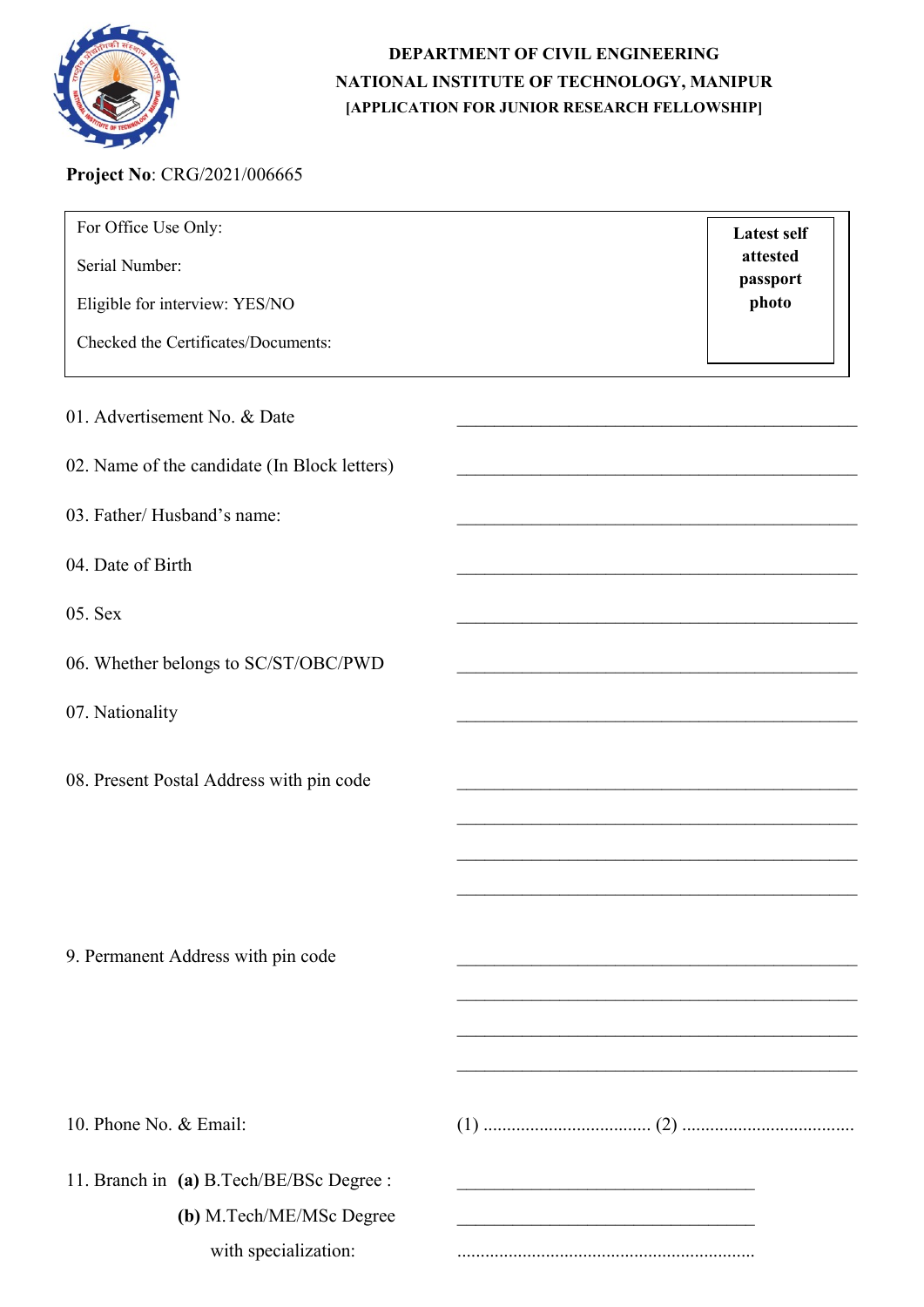12. Educational Qualifications (From SSC/Matric onwards. Attested copies to be enclosed):

| <b>Name of Exams</b>                | Main<br>Subjects/<br><b>Branch</b> | School/College | <b>Board/University</b> | Year of<br>passing | $%$ of<br>Marks/CGPA |
|-------------------------------------|------------------------------------|----------------|-------------------------|--------------------|----------------------|
| $10^{\text{th}}$                    |                                    |                |                         |                    |                      |
| $12^{\text{th}}$                    |                                    |                |                         |                    |                      |
| Graduation<br>(B.Tech/B.E/BSc.)     |                                    |                |                         |                    |                      |
| Post-Graduation<br>(M.Tech/ME/MSc.) |                                    |                |                         |                    |                      |
| Any other                           |                                    |                |                         |                    |                      |

## 14. Experience, if any:

| Name of the organisation | Period of service |    | Position | Nature of job |
|--------------------------|-------------------|----|----------|---------------|
|                          | From              | To |          |               |
|                          |                   |    |          |               |
|                          |                   |    |          |               |
|                          |                   |    |          |               |

15. Mtech/MSc Project Details:

16. Whether Qualified in UGC/CSIR/NET/GATE Examination: YES / NO (If Yes, Provide Details)

Year........................ Branch..................... Marks obtained.......................... Score........................

17. List of Publications for SCI paper (separate Annexure Enclosed, if required)

18. Record of past study as a sponsored candidate, or other contractual obligation, if any:

19. Why do you feel that you are the best candidate for this position?

20. Give your qualities which justify your candidature for the position?